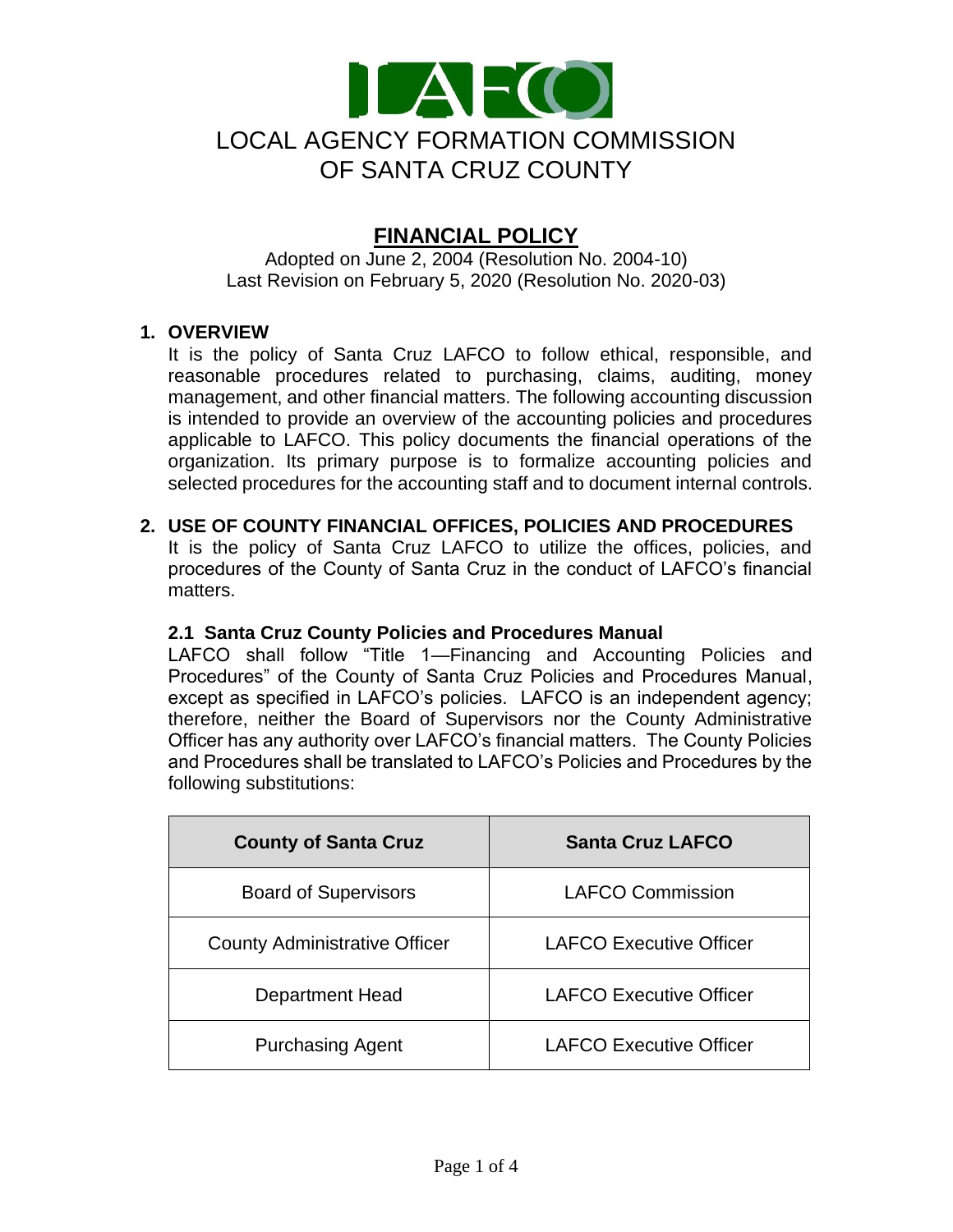# **2.2 Santa Cruz County Auditor-Controller**

LAFCO shall use the Santa Cruz County Auditor-Controller for the following functions:

- Claims and warrants;
- Petty cash;
- Payroll and deductions;
- Collection of county, city, and independent district contributions to the LAFCO budget as required by Government Code Section 56381;
- Maintenance of the LAFCO trust fund; and
- Audits.

# **2.3 Santa Cruz County Purchasing Policy Manual**

For procuring goods and services, LAFCO may follow the most recent edition of the County of Santa Cruz, Purchasing Policy Manual.

LAFCO staff may choose to either use the purchasing services of the Santa Cruz County General Services Department, or may make direct purchases. In the case of direct purchases, LAFCO staff will follow to the extent possible the County's Purchasing Policy Manual, with the Executive Officer functioning as the Purchasing Agent.

# **3. AUTHORIZATIONS**

It shall be the responsibility of the Executive Officer to authorize expenditures of funds within the framework and limitations of the budget adopted by the Commission.

### **3.1 Payroll**

When payroll is due to be filed with the Auditor-Controller and the Executive Officer is absent from the office, the Secretary-Clerk shall attempt to contact the Executive Officer. The Secretary-Clerk may sign the payroll if either:

- The Executive Officer authorizes the payroll amounts verbally or by e-mail, and the Secretary-Clerk keeps a written record of the authorization; or
- The Executive Officer cannot be contacted, and the Secretary-Clerk presents the payroll to the Executive Officer as soon as possible after the Executive Officer becomes available in the office or electronically.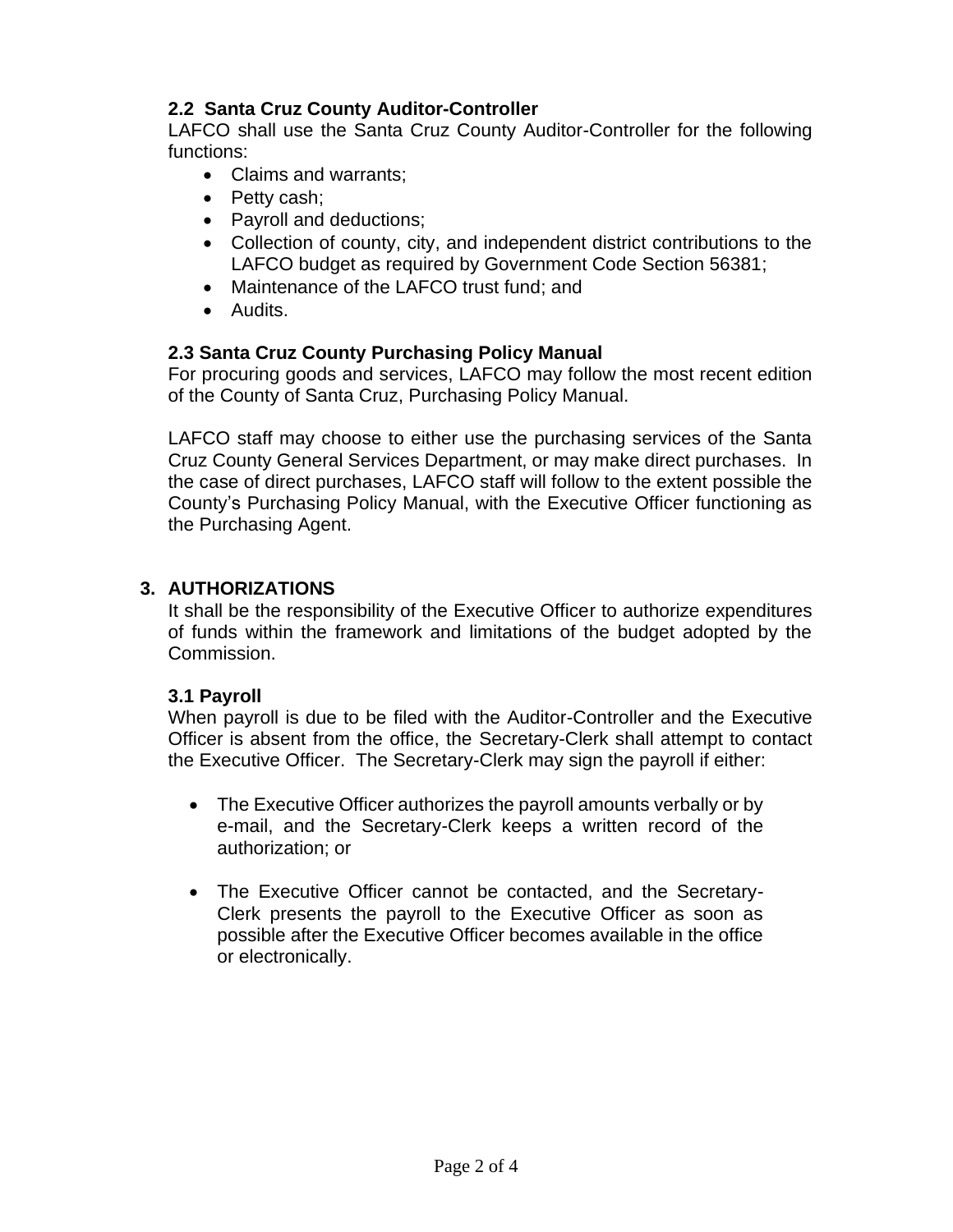# **3.2 Claims**

When an urgent claim is due and the Executive Officer is absent from the office, the Secretary-Clerk may utilize LAFCO's designated County Administrative Office (CAO) representative to address the claim. If the Executive Officer and the CAO representative are unavailable, the Secretary-Clerk may sign the urgent claim if either:

- The Executive Officer authorizes the urgent claim amount verbally or by e-mail, and the Secretary-Clerk keeps a written record of the authorization, or
- The Executive Officer cannot be contacted, and the Secretary-Clerk presents the urgent claim to the Executive Officer as soon as possible after the Executive Officer becomes available in the office or electronically.

As used in this section, "urgent claim" means a valid claim for which LAFCO would incur a late payment penalty of \$25 or more if the claim were not submitted to the Auditor-Controller on that work day.

### **3.3 Executive Officer Follow-up Action(s)**

Upon returning to the office or becoming available electronically, the Executive Officer shall review any payroll or urgent claim that was authorized by the Secretary-Clerk, separately sign the payroll or claim, and take any necessary actions to correct any errors or oversights.

# **4. EXPENSES AND TRAVEL**

Commissioners (regular and alternate members), employees, and staff shall be entitled to reimbursement for all actual and necessary expenses incurred in the transaction of Commission business, including participation on the CALAFCO board and CALAFCO committees, in accordance with the following provisions:

### **4.1 Stipends**

Regular and Alternate Commissioners shall receive \$50.00 per meeting in order to help defray the costs of attending the meetings.

### **4.2 Travel Expenses**

Regular and Alternate Commissioners, employees, and staff shall be reimbursed in conformance with current County policy for out-of-county travel, meals, and related expenses incurred while on Commission business.

#### **4.3 Mileage Reimbursement**

Regular and Alternate Commissioners, employees, and staff shall be reimbursed for authorized use of their private automobiles in conformance with current County policy.